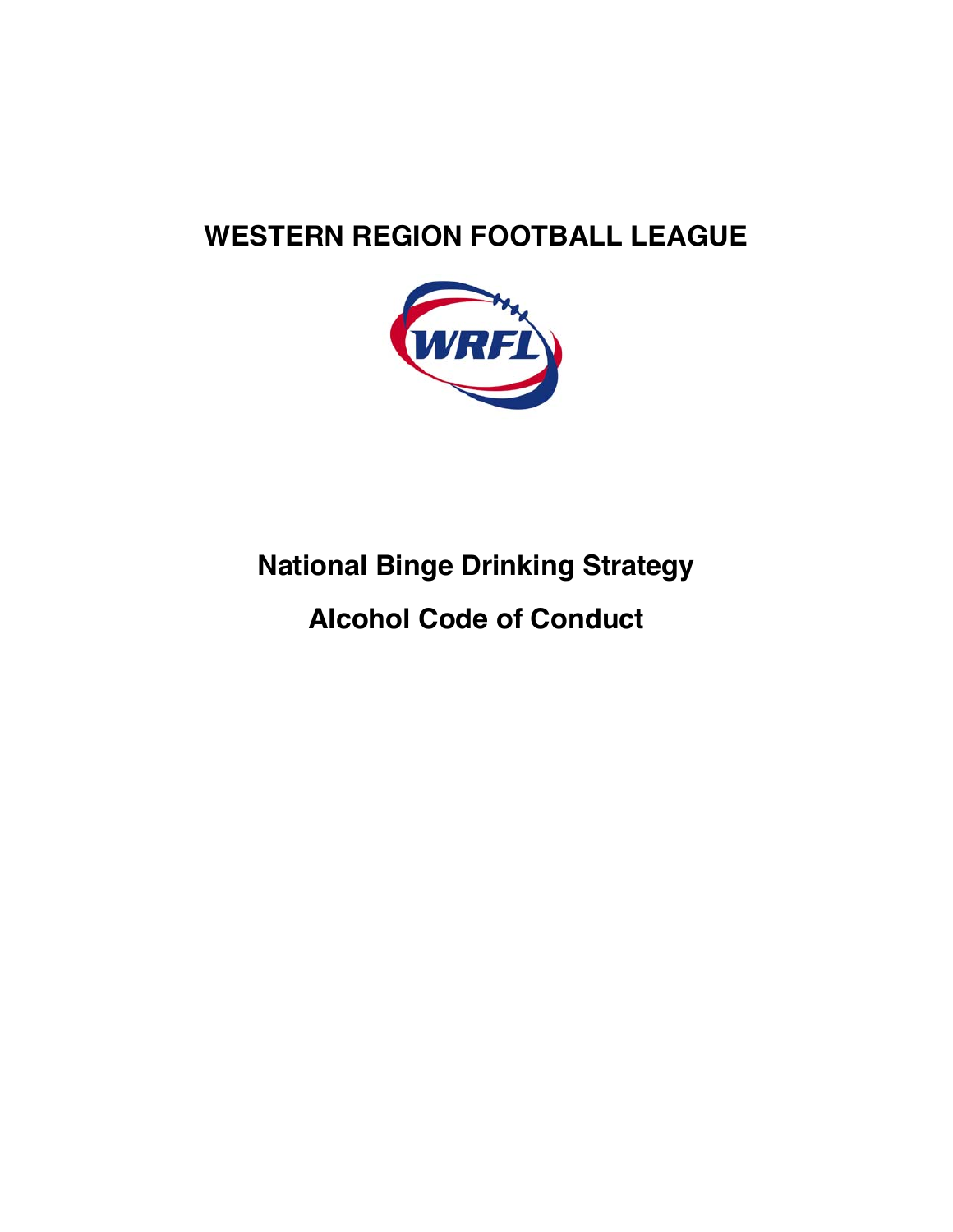## **Western Region Football League "WRFL"**

### **Alcohol Code of Conduct**

#### **Principles**

This Code of Conduct aims to encourage and promote responsible attitudes and practices to alcohol through leadership and support. Sporting organisations, and individuals covered by this Code of Conduct have a role to play to help promote responsible drinking in society.

The WRFL is committed to conducting its activities in a manner that encourages responsible service and consumption of alcohol.

The WRFL accepts that it occupies a community leadership position in setting standards for a wide range of social and sporting behaviours.

Establishing benchmarks for responsible alcohol consumption and reducing the harm associated with excessive alcohol consumption is in the interests of football at all levels and the wider community.

The WRFL believes that all people involved in its activities, whether or not in the public arena, should be treated with dignity and respect.

The WRFL appreciates that both the WRFL and individuals have responsibilities to give effect to responsible service and consumption of alcohol and will support and promote the principles of this Code.

## **Organisation Responsibilities**

The WRFL will play its part by:

- not allowing individuals to participate in any sporting activities expressly sanctioned by the WRFL if they are consuming alcohol or under the influence of alcohol;
- not encouraging the promotion or service of alcohol in and around competition areas at underage events expressly sanctioned by the WRFL;
- using its best endeavours to ensure that food and low alcohol and non-alcoholic drinks are available at any activity held or expressly sanctioned by the WRFL where alcohol will be served;
- encouraging responsible alcohol practices as well as being mutually supportive of individuals covered by this Code of Conduct, including providing support for individuals seeking assistance on alcohol related matters;
- ensuring that, where alcohol products are used as prizes/rewards, they are used in a responsible and appropriate manner; and
- complying with all relevant liquor licensing laws regarding the responsible service of alcohol.